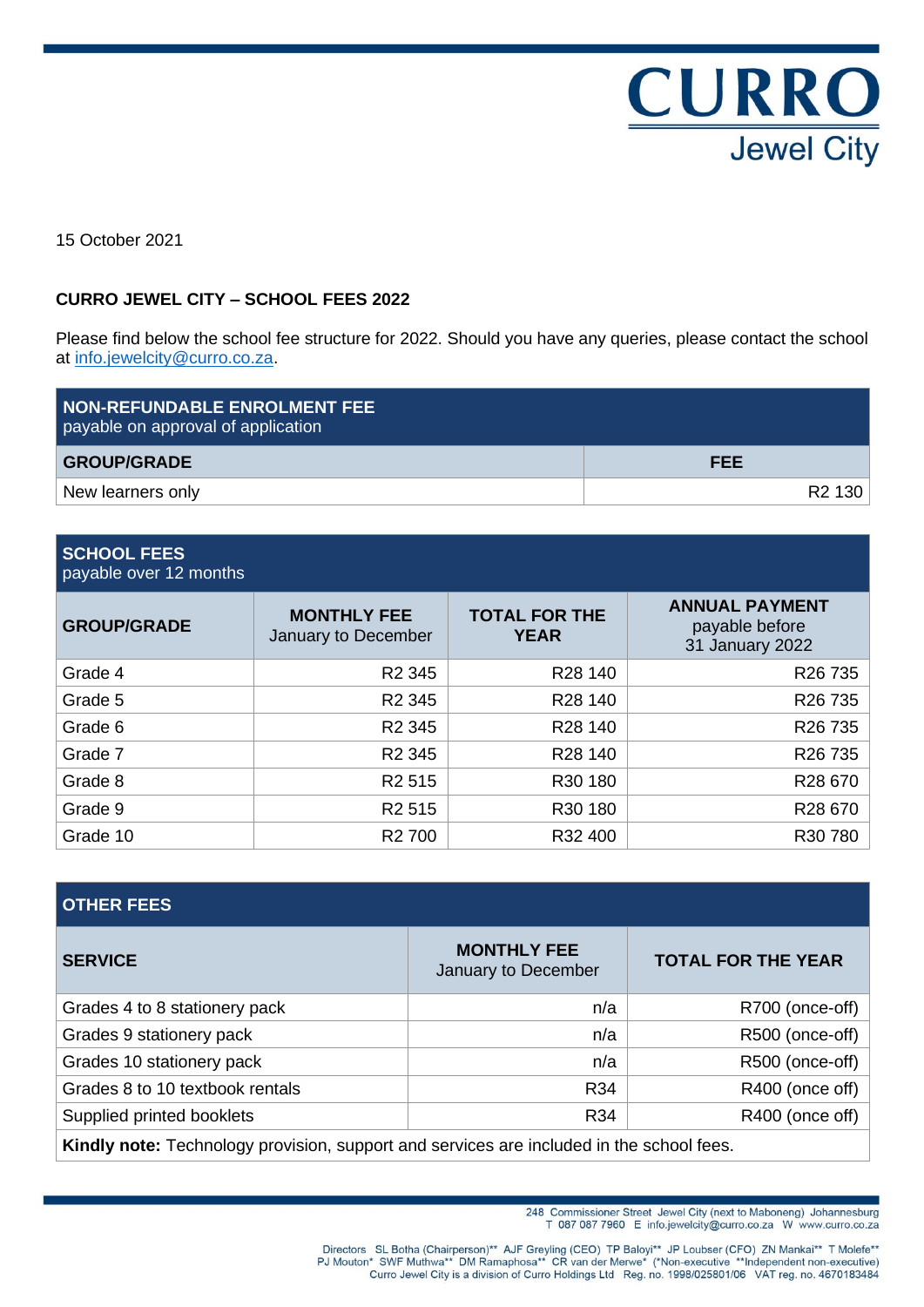

|          | <b>PAYMENT METHODS 2022</b>                                                                                                     |
|----------|---------------------------------------------------------------------------------------------------------------------------------|
| Method 1 | Annual payment in advance, due by 31 January 2022.                                                                              |
| Method 2 | Debit-order payments, which can be scheduled monthly in advance x 12 months on or about<br>the 2nd, 16th or 26th of each month. |
|          | YOUR FAMILY CODE IS REQUIRED AS THE REFERENCE FOR ALL PAYMENTS.                                                                 |

Please note that **cash is not accepted as a form of payment for fees** at the school.

## **DEBIT-ORDER COMPLETION**

If you are not yet paying by debit order, we request that you do so as soon as possible since this substantially reduces the administrative burden to identify deposits into our bank account and allocate to the correct learner accounts. We rely on predictable monthly cash flows to manage our affairs.

Please complete a debit-order form and email it to [info.jewelcity@curro.co.za](mailto:info.jewelcity@curro.co.za) before 3 December 2021. The form is available from the school and on the Curro website at www.curro.co.za.

## **BANK DETAILS**

| Name of account       | Curro DigiEd Jewel City |
|-----------------------|-------------------------|
| <b>Bank</b>           | <b>Standard Bank</b>    |
| <b>Account number</b> | 272724831               |
| <b>Branch code</b>    | 050410                  |
| <b>Reference</b>      | Your family code        |

### **GENERAL**

### **1. School fees**

Please note that school fees for 2022 exclude the following:

- School uniforms
- School photos
- Therapists' or psychologists' fees

## **2. Meals**

Food is available for breakfast and lunch. A price list is available at reception.

### **3. E-learning devices**

Desktops will be utilised by all learners in Grades 8 and 9. Laptops will be issued to all Grade 10 learners and is included in the school fees.